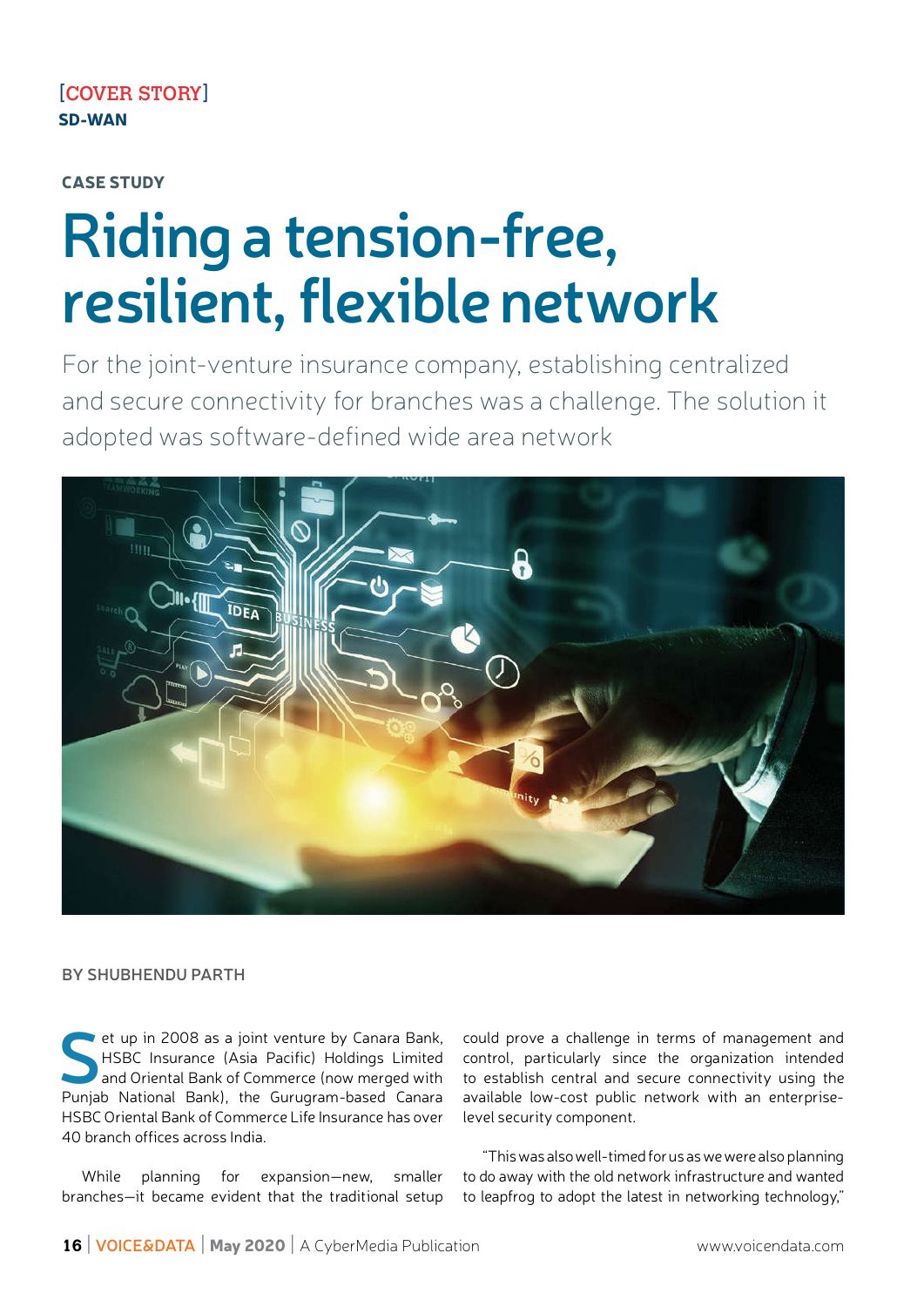# [CASE STUDY] SD-WAN



"The company started its journey of redeining and incorporating network architecture redesign to bring in agility and support business growth."

Sachin Dutta, COO, Canara HSBC Oriental Bank of Commerce Life Insurance

Sachin Dutta, Chief Operating Officer of Canara HSBC Oriental Bank of Commerce Life Insurance said.

With their rigor to drive quicker delivery of secure, scalable, stable network environment at new locations. the company planned to migrate to the next-generaion network by implemening SD-WAN and SD-LAN in the working environment.

"As we embarked on our journey to refresh the old network devices, we evaluated the market, measured business growth plans and consulted various partners in this space. We reviewed the challenges of setting these branches in a tradiional way and found that the cost incurred and time required on setting up these branches was very high," he explained.

According to Dutta, while traditional MPLS setups guaranteed upime and limited packet drop, it required more ime for setup and there was a clear disadvantage in terms of cost and flexibility. Maintenance and change management also acted as a roadblock at imes.

"We had the opion of coninuing and refreshing the traditional network with the set of new devices, but we dropped the idea and decided to actively pursue SD-WAN because of its flexibility, scalability and activation," he stated.

HSBC Oriental Bank of Commerce Life Insurance initiated the project in November 2019 and completed it in over five months, by March 2020.

#### Rolling it out

The process began with the partner selection process review of solution design, implementation timelines, and post-production management of the environment. This also included a review of industry-leading solution with a strong implementation experience. The team also consulted partners and industry counterparts who had already adopted SD-WAN and had been reaping the benefits.

"We initiated the deployment with the network design and planning phase, under which we reviewed the exising WAN and LAN setup and deployment of the central environment. This was followed by the deployment at the branches," Dutta stated.

"The deployment of our SD-LAN built on Sotware-Defined Access provided automated end-to-end segmentation for separate users, devices and application traffic without the need to redesign the network," he added.

The setup automates user access policy so that organizations can make sure the right policies are established for users and device for all application across the network and this was accomplished with a single network fabric across LAN and WLAN. "This has helped create a consistent user experience anywhere without compromising on security."

Interesingly, the company has a hybrid structure at present as it continues to retain MPLS for certain applications. However, it has chalked out a phasewise plan to do away with the old network system and components one by one.

"Clearly, the objecive is to build the experience, gain more confidence, and then expand. An SD-WAN edge router provides this capability to route the traffic dynamically over various channels and data services which include MPLS, broadband, and LTE," Dutta said, adding that while moving away completely from MPLS will take time. "We will continue to apply the security architecture to both. We are also evaluating its capability to integrate over the cloud solutions."